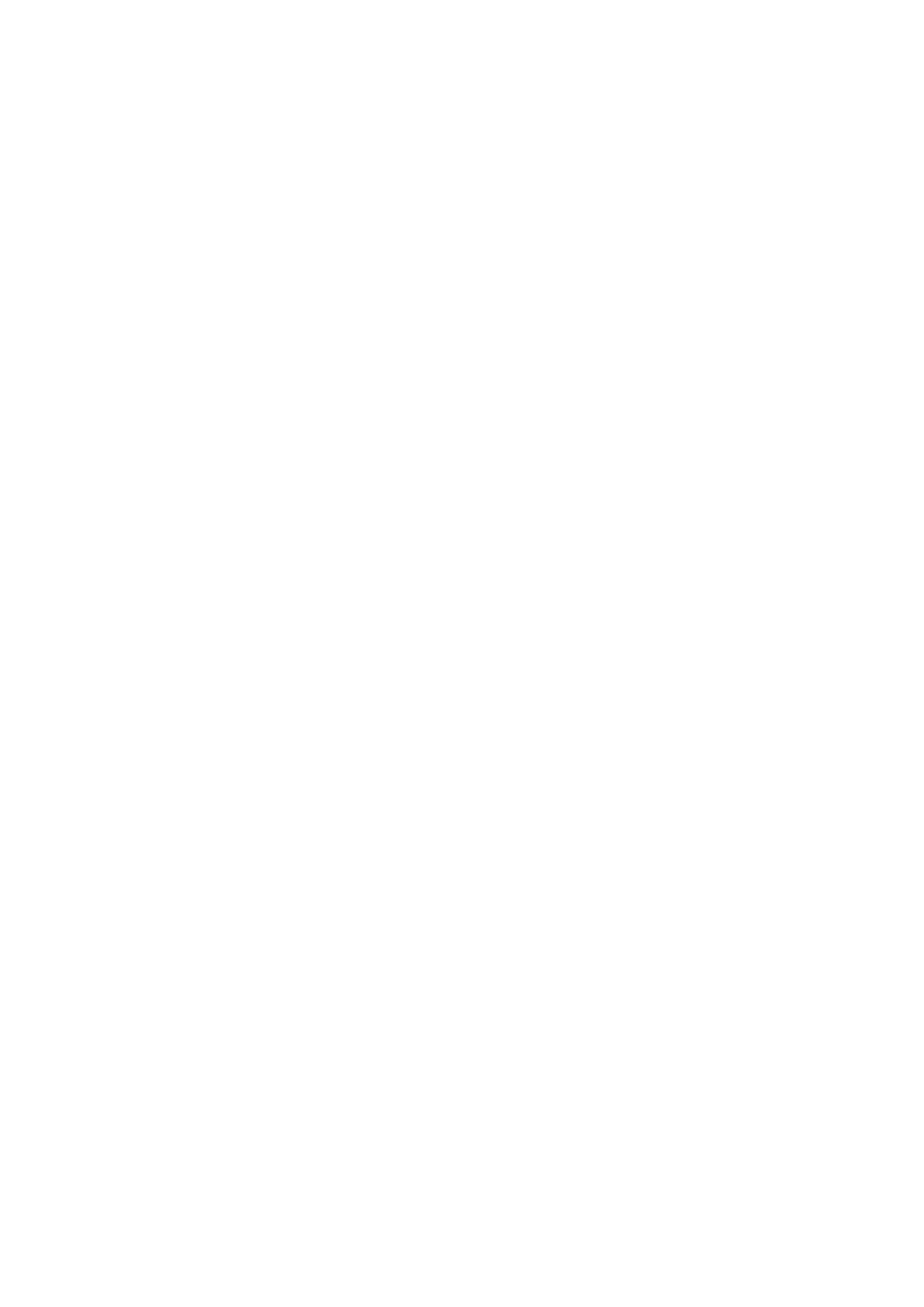Dear Sixth Form Student,

We are delighted to welcome you into the Sixth Form at Sir Harry Smith Community College.

Our Sixth Form is a partnership between you, our teaching and support staff, your parents and governors. Our aim is to ensure we provide a high quality education; that meets your individual needs both academically and through the many enrichment opportunities we offer. We feel it is very important that you enjoy your experience in the Sixth Form and also gain all the skills and experiences necessary to leave here fully prepared and ready to move on and achieve your future aspirations.

Please read this handbook carefully as it contains lots of useful information for your time in the Sixth Form at Sir Harry Smith Community College.

I look forward to welcoming you in September. In the meantime if you have any further questions please contact me via email [james.wilson@sirharrysmith.cambs.sch.uk](mailto:james.wilson@sirharrysmith.cambs.sch.uk)

Enjoy your break.

Mr I Wilson Head of Sixth Form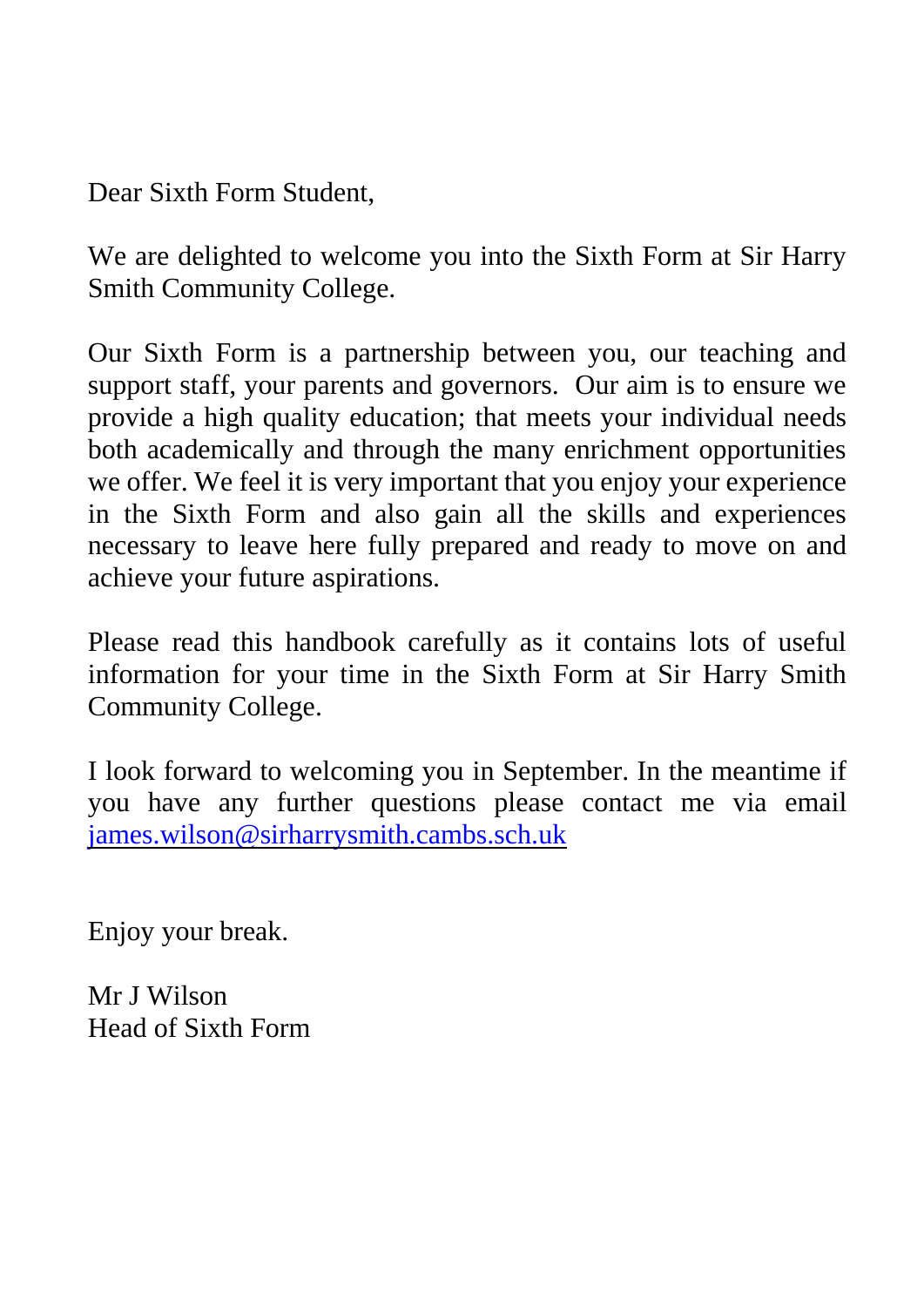## **The Sixth Form Team**

| Mr J Wilson   | <b>Head of Sixth Form</b> |
|---------------|---------------------------|
| Mrs C Sweeney | Post 16 Support           |
| Mrs H Archer  | Post 16 Support           |

Sixth Form Tutors

- 1 Mrs L Beadles
- 2 Ms P Coggan
- 3 Mr E De Almeida
- 4 Mr C Mossman
- 5 Ms E Rogers
- 6 Mr A Royal
- 7 Mr D Tomlin
- 8 Mr C Young

All members of the Sixth Form team have been trained to ensure that they can offer the best possible information, advice and guidance to our students. As well as supporting in academic decisions, they are also available to provide pastoral support.

# **The Role of Sixth Form Tutors**

Your tutor is your first point of call for academic and pastoral support. Your tutor will support you through your time in Sixth Form through planned activities during tutor time. They will also meet with you one to one. Your tutor will track your academic progress carefully and will regularly offer support and advice. You will also discuss your future aspirations with your tutor and they will offer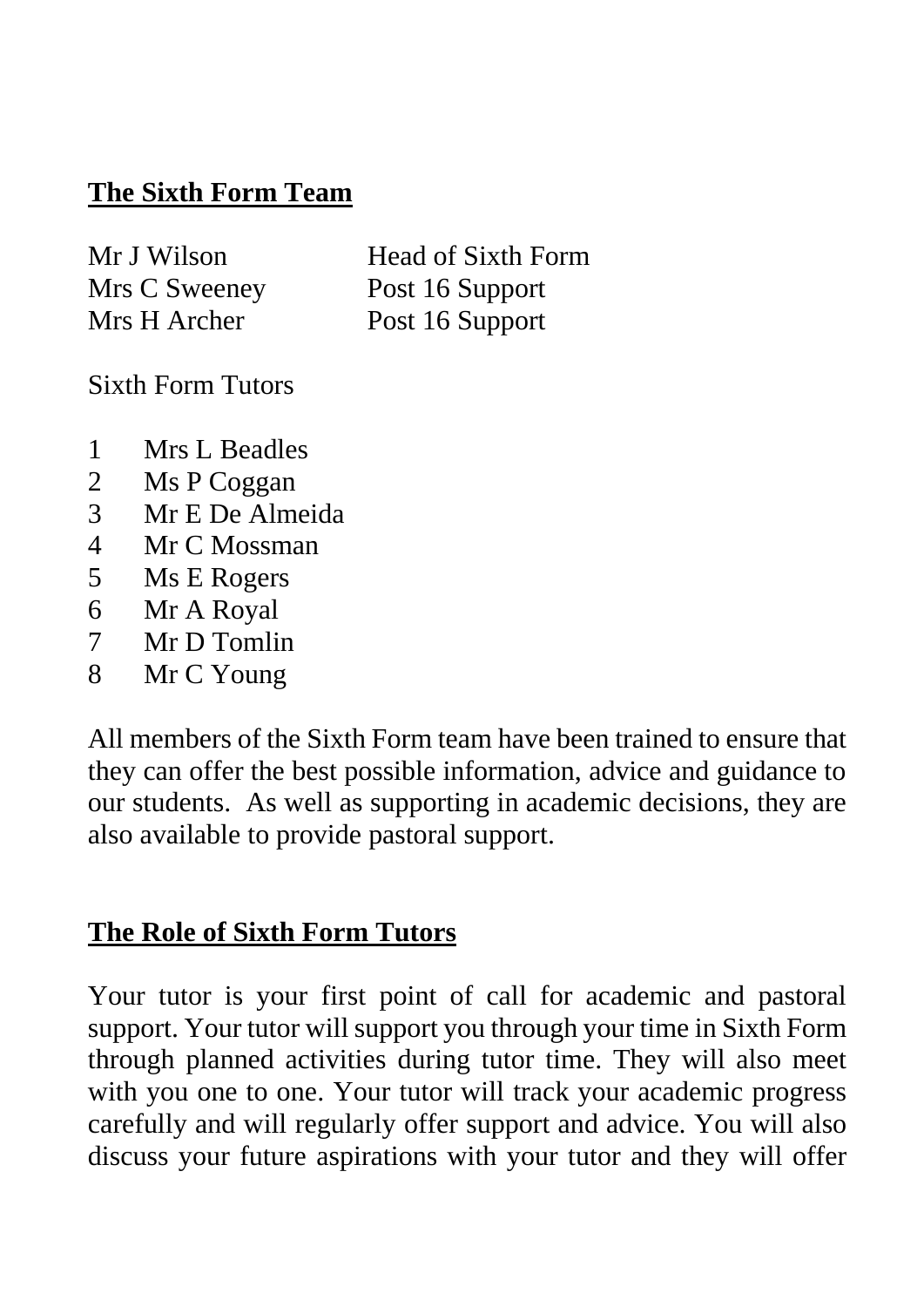guidance on opportunities available within and outside school that will support you to achieve your future aspirations. Your tutor will get to know you as an individual in order to support you as best they can with the many other challenges Sixth Form students face and in preparation for writing highly personalised and meaningful references to support your future applications.

## **Enrichment**

Whilst academic achievement is very important for success, enrichment is just as important for preparing you for success. We offer many opportunities for enrichment; including external speakers, visits and trips, work experience opportunities that match your future career aspirations, volunteering opportunities and many extra-curricular activities within school. Each student will be expected to choose at least one volunteer enrichment activity within the school environment.

There are a huge variety of volunteering enrichment opportunities in school to choose from including; acting as a subject ambassador, working with younger students to support them in a variety of lessons and extra-curricular activities and gaining experience in an area of interest such as working in the prep room in science or alongside our IT technicians. There will also be a weekly timetable of optional enrichment opportunities including a variety of sports, first aid, self-defence, cooking skills, debate society a book group and many other activities.

Tutors will work with students to advise them on enrichment opportunities both within and outside school. The focus will be on ensuring that students take part in enrichment opportunities that will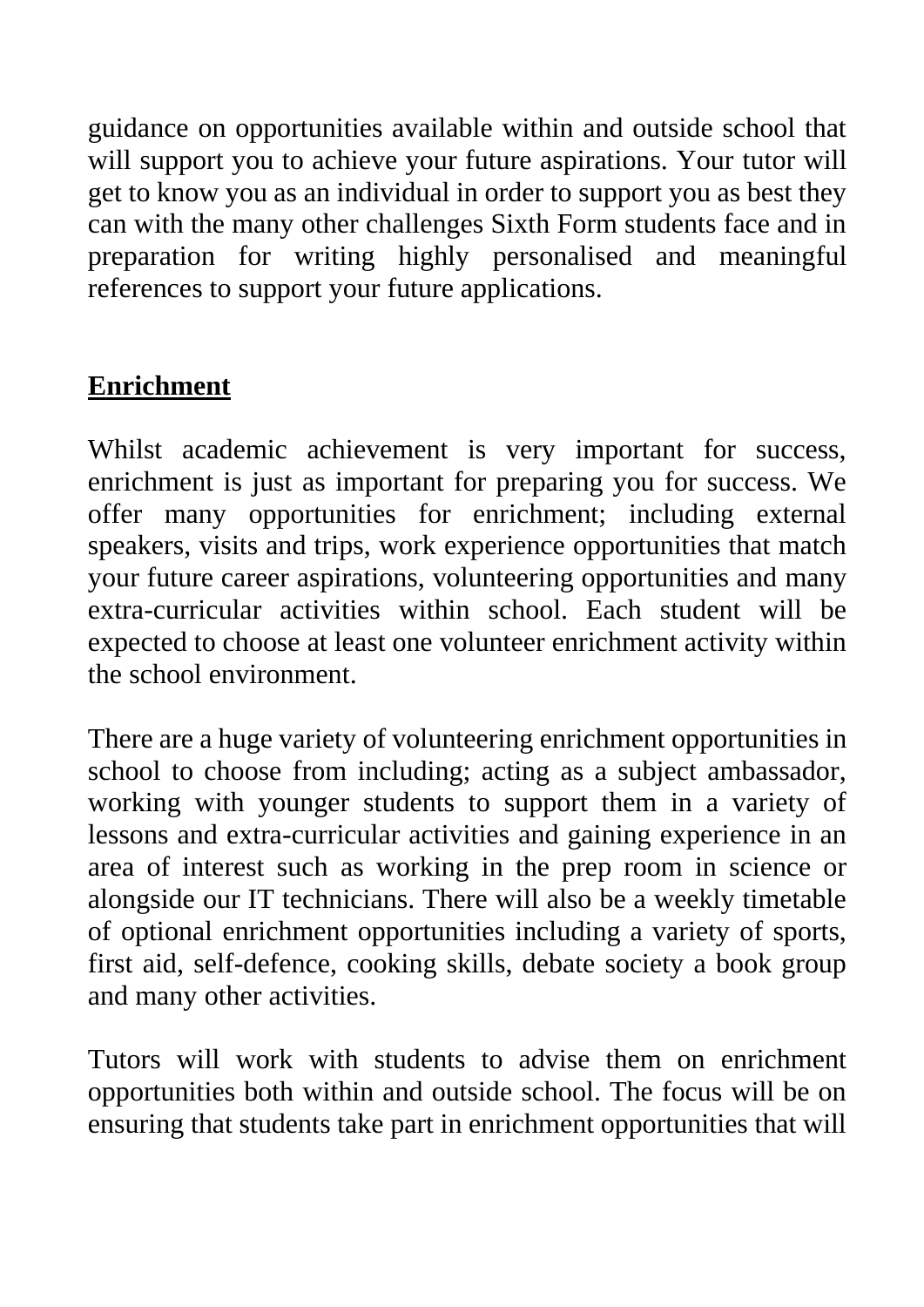help them to develop the knowledge and skills to enable them to achieve their future aspirations.

## **Transition into Year 12**

There is a big difference between year 11 and year 12, not just academically but also in terms of rights and responsibilities. You will have lots of extra freedom to get used to, whilst coping with a far more demanding work schedule. The key to a successful transition in to year 12 is giving 100% commitment from day 1, getting in to good habits straight away and avoiding having to catch up whilst trying to keep up. The way you start year 12 has a huge effect on your success as a Sixth Form student.

The leap from GCSE to A Level can be daunting and overwhelming for some students, particularly with the strong ethos of independent study in our Sixth Form. You will be given subject specific guidance on how to study effectively independently and your independent study will be monitored throughout the year. In Year 12, students also attend Skills for Life lessons that support them to become successful Sixth Form students. Students will have cross curricular and interactive sessions developing study skills which are essential in making students more confident, independent and productive. These include essay writing, listening skills, referencing, examination techniques and time management.

Please remember that as a role model you can have a positive effect on the younger student's behaviour and attitude to learning, therefore you have an extra responsibility to demonstrate high standards of behaviour day to day whilst in college.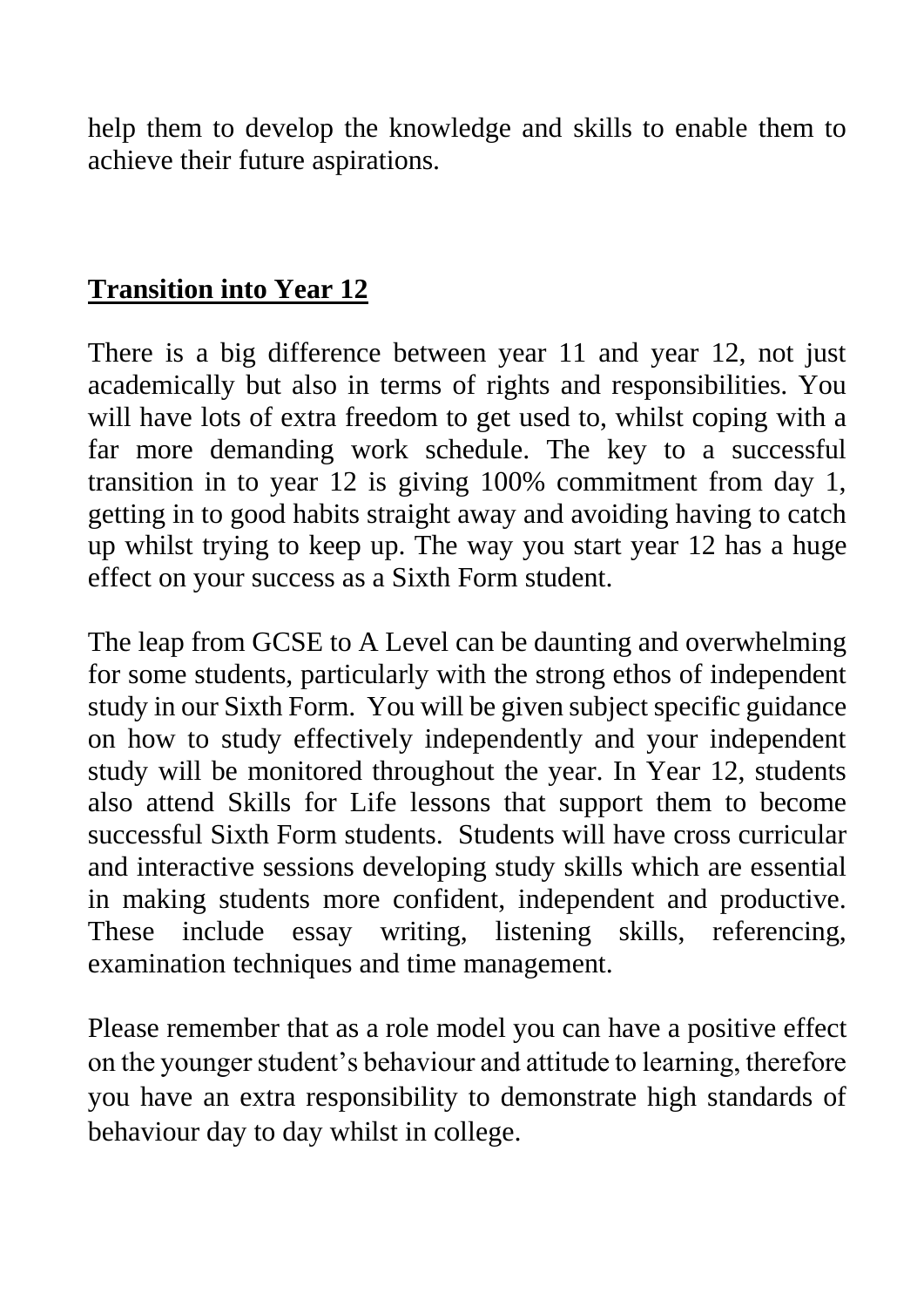## **Transition Work**

During the induction you will be given transition work to complete for each of your chosen subjects over the summer holidays. This transition work will be collected during your first lesson for each subject in September, it will then be assessed and you will be given detailed feedback.

Transition work is important because:

- It gives you a realistic idea of what it is like to study the subject and whether you will enjoy it.
- It gives you a head start in each of your chosen subjects.
- It gives an indication of how successful you are likely to be in this subject over the two-year course.

All transition work for each chosen subject must be completed before 4<sup>th</sup> September 2019 and must be handed in during the first lesson of that subject in September. Any students who have not completed the transition work for a subject will not be allowed to study that subject. Following completion of the transition work and feedback some students may change their subject choices.

# **The Sixth Form Rewards System**

Our Sixth Form reward system acknowledges the students' academic achievement, punctuality, attendance and many positive contributions to the College. Teachers will award students greens and golds using the behaviour watch system and at the end of each term we have a celebration where a raffle takes place. The more green and gold awards each student has the better their chances of winning. Green raffle prizes this year have included a space hopper,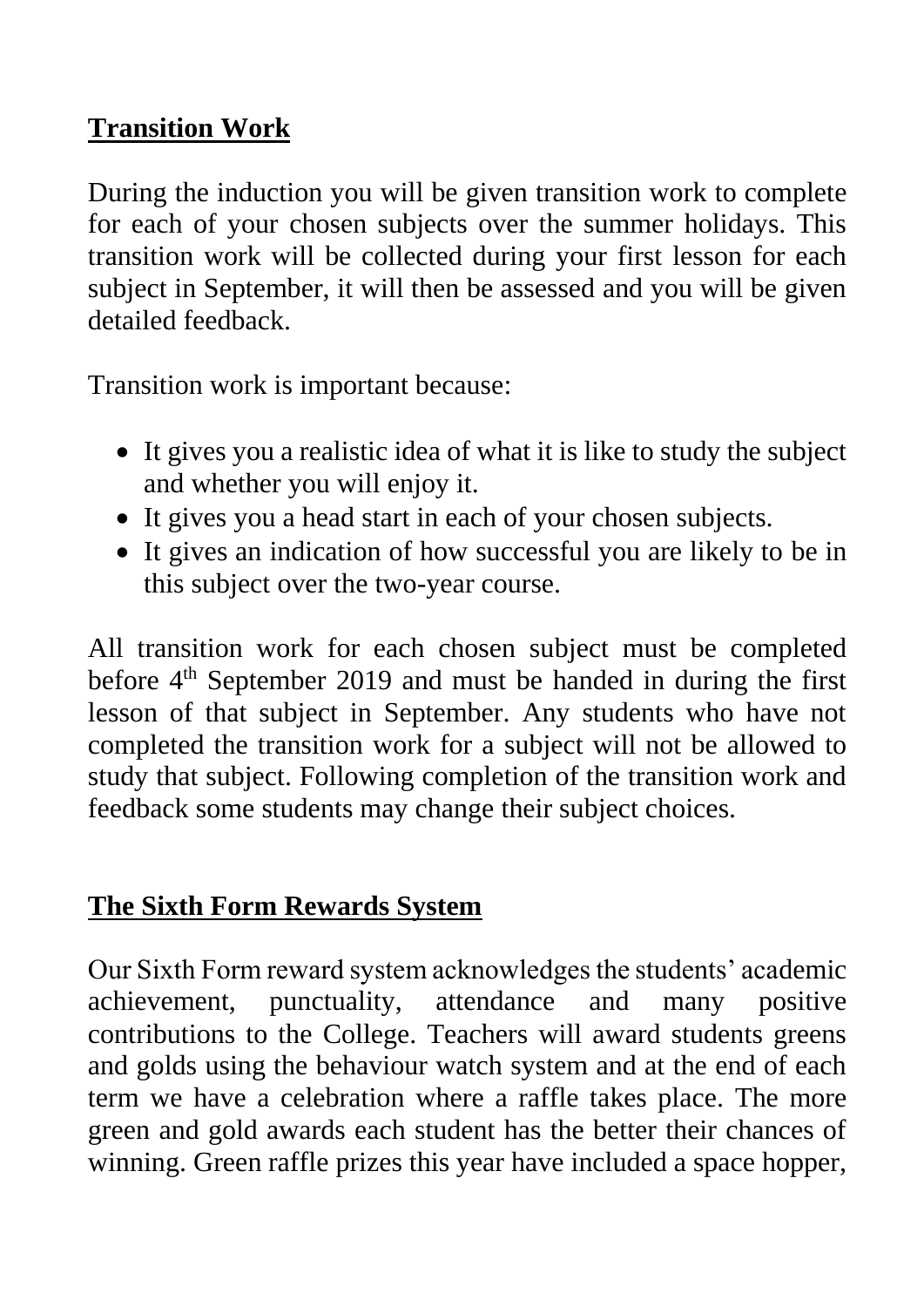a bubble machine, stationary and Easter eggs. The top gold prizes have included £25 vouchers for local restaurants and shops.

#### **Enrolment**

Enrolment will take place on Thursday 22nd August 2019, GCSE results day.

Students that have met the entry requirements for the Sixth Form will be given a form to fill in and hand in when they come to collect their results. The form will ask for confirmation that they will be taking their place in the Sixth Form and will ask for final confirmation of subject choices. Sometimes students change their subject choices when they see their final GCSE grades and that isn't a problem as long as students ensure they have met the individual subject requirements and they are able to complete any new subjects transition work by  $4<sup>th</sup>$  September 2019. Entry requirements and transition work can be found on the Post 16 area of the school website.

If students haven't met the entry requirements for the Sixth Form or for their chosen subjects, they will need to make an appointment with Mr Wilson to discuss all their options. When students haven't met the entry requirements for their chosen subjects they will normally be offered alternative subjects. When students haven't met the entry requirements for the Sixth Form we can in some cases, dependent on circumstances, offer a solution that enables students to continue in to the Sixth Form at Sir Harry Smith Community College.

On results day Mr Wilson will be based in OY 05, the small meeting room in the reception area of the College. There will be a list of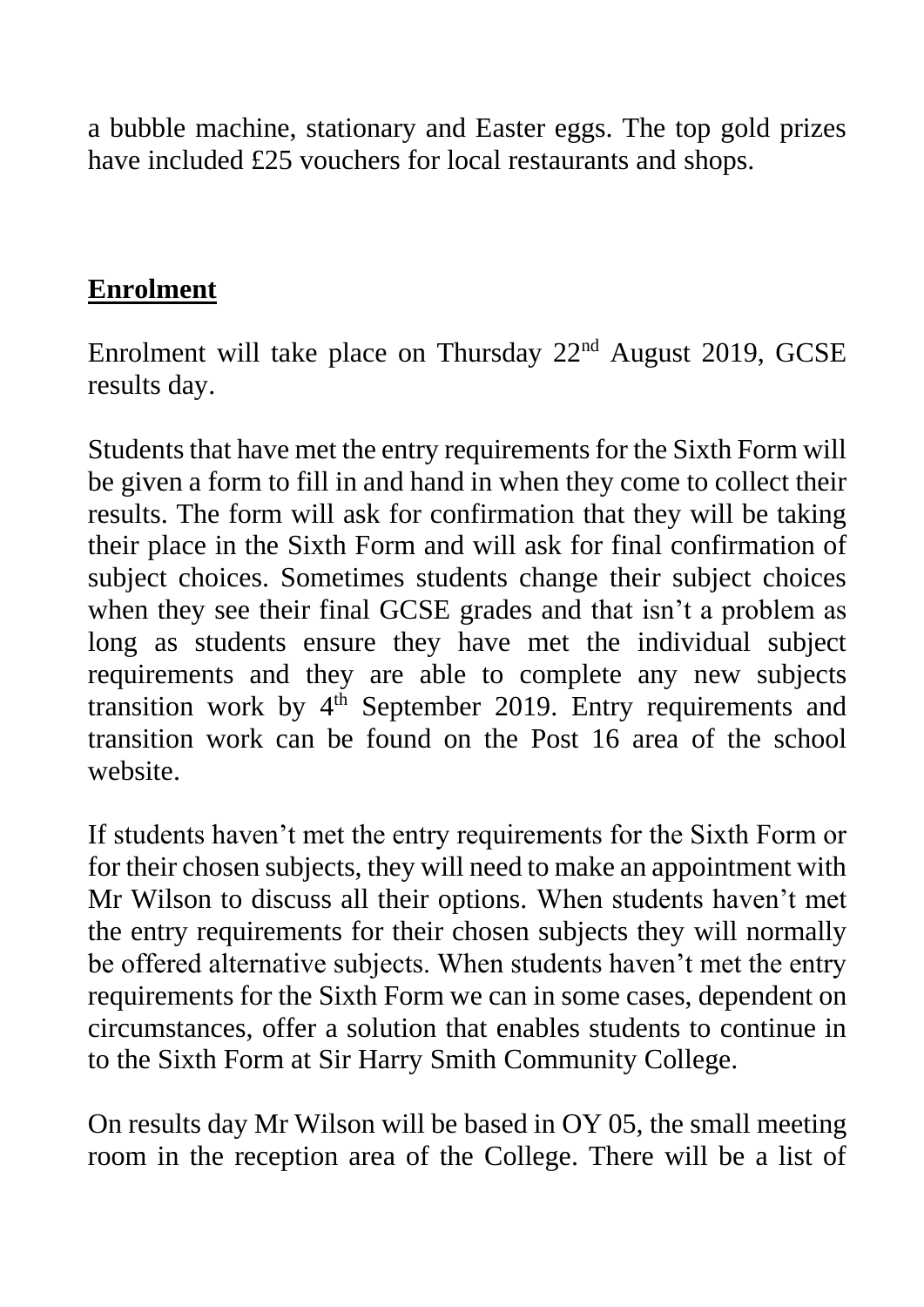appointment times outside the meeting room starting at 10am and students and parents can sign up to attend a meeting in any available time slot. You can also contact Mr Wilson via email and further appointments will be available on the  $2<sup>nd</sup>$  and  $3<sup>rd</sup>$  September 2019.

External applicants and those students on holiday on results day, should contact Mr Wilson via email, on 22nd August if possible, to confirm acceptance of their place and final subject choices.

[james.wilson@sirharrysmith.cambs.sch.uk](mailto:james.wilson@sirharrysmith.cambs.sch.uk)

## **Option Blocks**

For your information the confirmed option blocks are included below:

| <b>Block A</b>             | <b>Block B</b>        | <b>Block C</b>              | <b>Block D</b>              | <b>Block E</b>              |
|----------------------------|-----------------------|-----------------------------|-----------------------------|-----------------------------|
| Geography                  | Sociology             | Sport Diploma               | Performing Arts             | Art                         |
|                            |                       |                             | <b>Extended Certificate</b> |                             |
| <b>Business Studies</b>    | <b>Further Maths</b>  | Chemistry                   | <b>Physics</b>              | <b>Maths</b>                |
| <b>Biology</b>             | <b>Maths</b>          | Media Studies               | Sociology                   | Enterprise and              |
|                            |                       |                             |                             | Entrepreneurship            |
|                            |                       |                             |                             | <b>Extended Certificate</b> |
| <b>Health and Social</b>   | Sport Extended        | English Literature          | <b>Religious Studies</b>    | English Literature          |
| Care Extended              | Certificate           |                             |                             |                             |
| Certificate                |                       |                             |                             |                             |
| <b>Extended Project</b>    | History               | Children's Play,            |                             | Psychology                  |
| <b>Qualification (EPQ)</b> |                       | Learning and                |                             |                             |
|                            |                       | Development                 |                             |                             |
|                            |                       | <b>Extended Certificate</b> |                             |                             |
| Sport Leadership           | <b>Product Design</b> |                             |                             | <b>Extended Project</b>     |
|                            |                       |                             |                             | <b>Qualification (EPQ)</b>  |
|                            |                       |                             |                             |                             |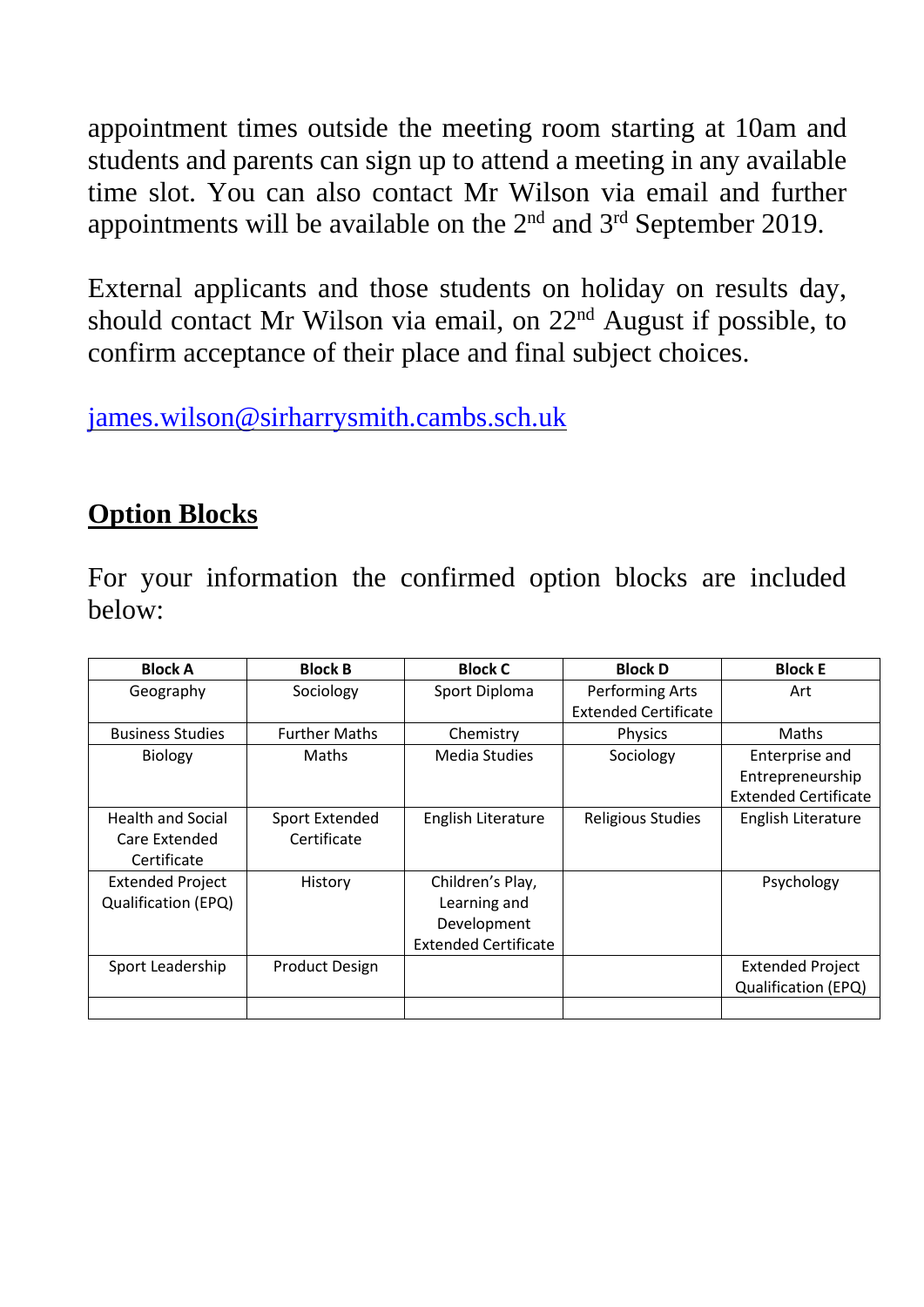## **Studying**

As a Sixth Form student you have chosen to attend Sir Harry Smith Community College and have also chosen which subjects you wish to study, we therefore expect a high level of commitment from you. You should attend all your lessons, fully prepared and equipped. Homework should also be completed to a high standard and given in on time. Aside from your lesson time, it is expected that you should be spending around 5 hours per subject per week, either at home or in private study at school, completing homework and independent study. Lessons which are not timetabled specifically for a subject are assigned to private study. Private study is not a 'free period' and you should spend this time working in a designated Sixth Form study area. It is important to note that studying in the Sixth Form is the equivalent in number of hours as being employed in a full time job.

## **Attendance, Punctuality, Illness and Absence**

As a full time student you are expected to study throughout the school day. Attendance to all timetabled lessons is compulsory. This includes registration as required, meetings with Sixth Form Advisors and Skills for Life lessons. A 90% attendance may appear good but that is the equivalent to an extra 8 weeks off over two years of study. Research shows that a drop in attendance of 10% leads to an individual student on average achieving between half a grade and a full grade lower for each of their qualification. We therefore set a target of 96% or higher for all students in the Sixth Form. Those that achieve this at each progress check will be given attendance rewards, as well as positive comments on their references regarding attendance. Students are asked to avoid making medical or dental appointments during the College day. However, when this is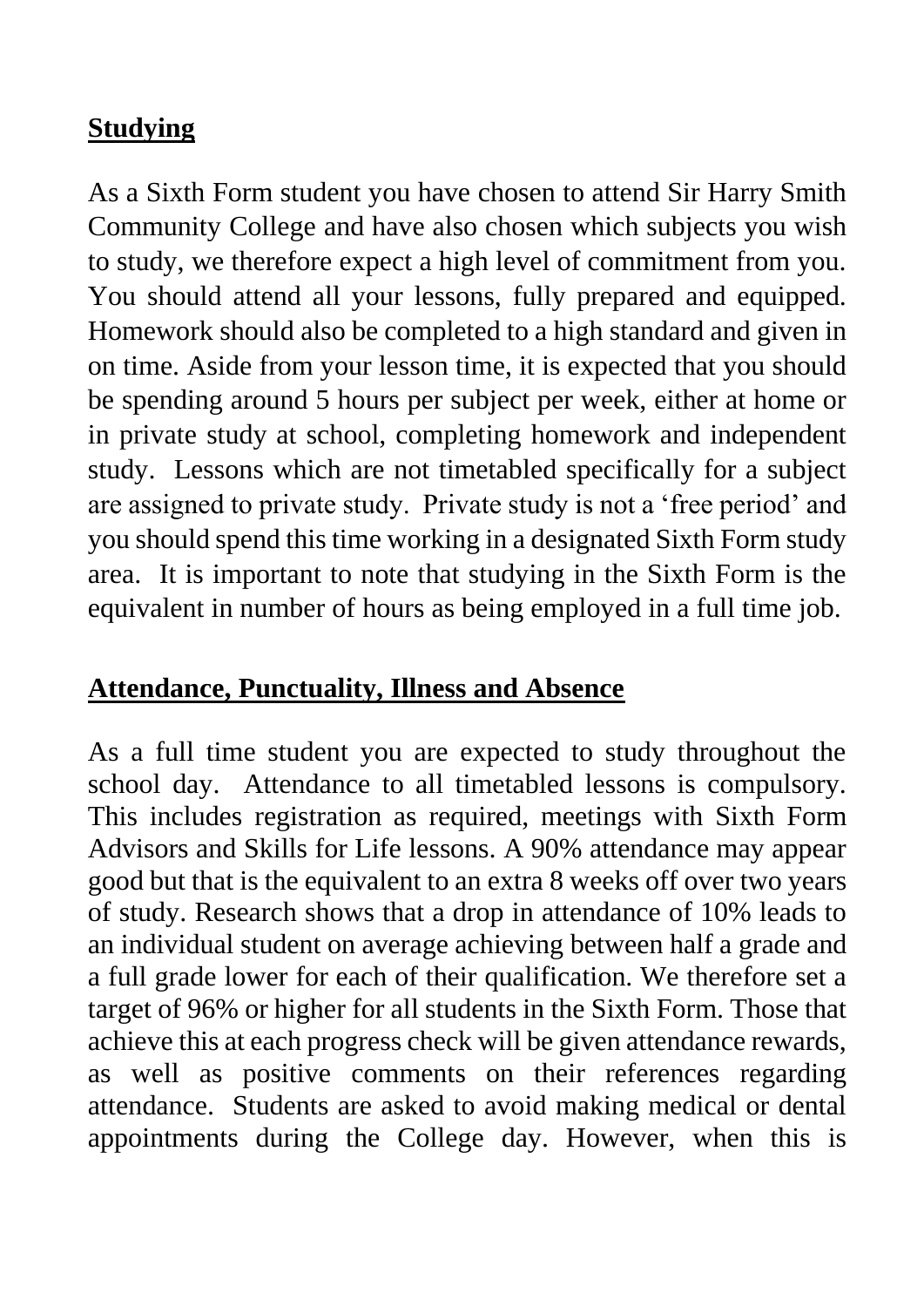unavoidable you are required to bring in an appointment slip for the absence to be authorised.

# **Part Time Employment**

We acknowledge experiences outside of College can be useful in developing skills as well as providing essential income for areas such as driving lessons and saving for university. However, the main focus of Sixth Form must be to gain the best possible grades. Some students do take on more hours in their part time job than they can reasonably cope with. We recommend no more than 12 hours a week, but it is important to be aware of what research shows:

*"Sixth Form students who spent more than five hours a week in jobs did less well than expected. Students who worked for more than 15 hours were the worst affected, dropping an equivalent of falling from an expected BBB to CCD"*. Source: Times Educational Supplement.

# **The Sixth Form Centre**

The Sixth Form Centre is an excellent facility that is used exclusively by Sixth Form students and provides a study area equipped with high quality laptops, social areas and kitchen with catering facilities. It is of course important to look after the Sixth Form centre to ensure it remains a nice environment for both working and socialising. As a reward for taking care of the Sixth Form Centre, tea, coffee and occasionally hot chocolate are provided for students.

## **Learning Resources**

As well as having exclusive use of the Sixth Form centre, Sixth Form students also have access to the Learning Resource Centre, a quiet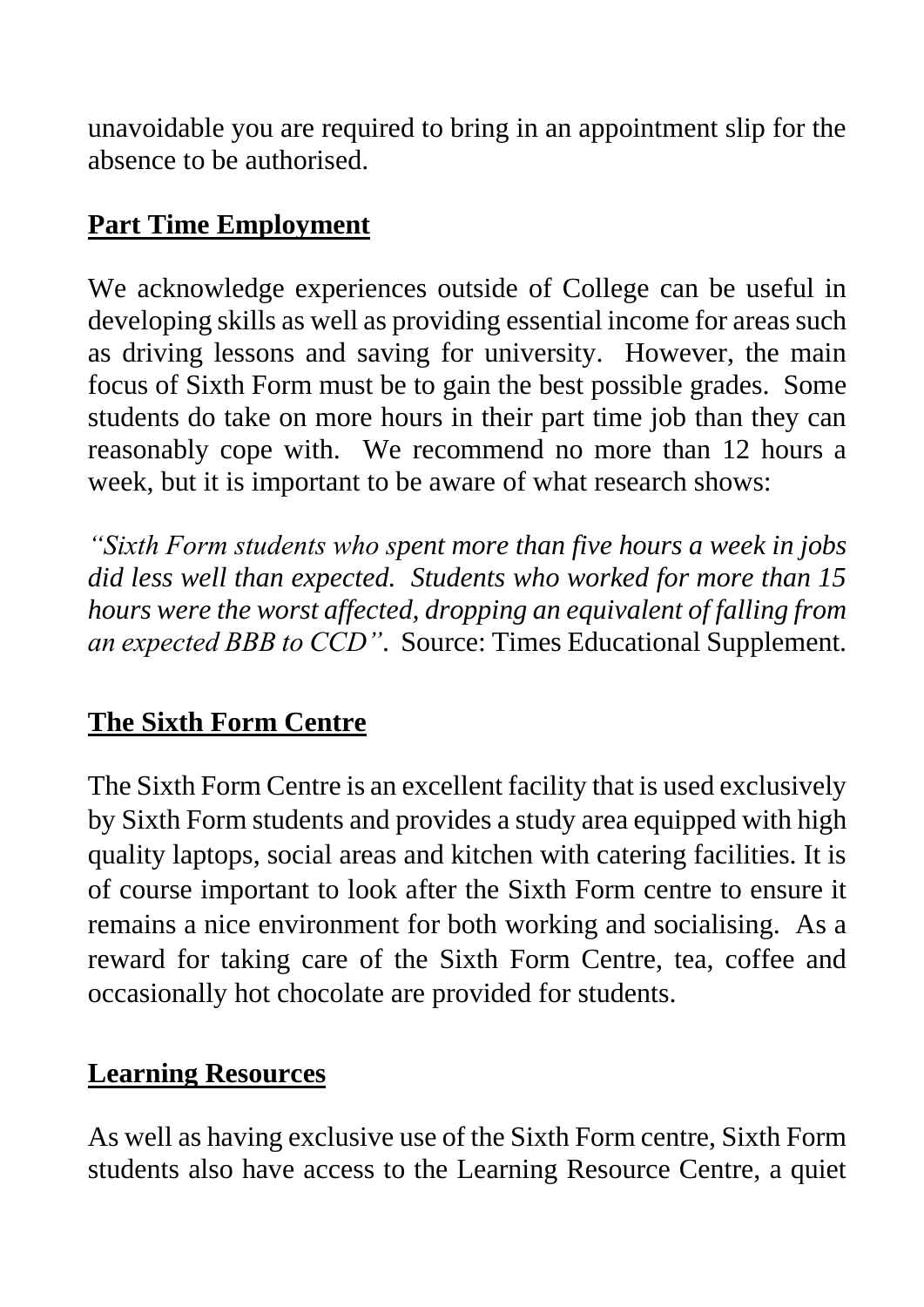study area and a large number of computers and laptops. The learning Resource Centre has many useful books and materials for supporting our Sixth Form students.

# **Dress Code**

We hope to encourage students to develop a greater sense of personal responsibility as part of their preparation for further study and for entering the workplace. Therefore, we feel that students should wear non-uniform dress appropriate to a College or work environment. The Dress Code is listed below and we hope that students will enjoy this opportunity to be treated as young adults within an educational setting and rise to the challenge of dressing for a professional work environment.

|                           | Acceptable                                                                            | Not appropriate                                                                                                                                          | <b>Exceptions</b>                                                                                                   |
|---------------------------|---------------------------------------------------------------------------------------|----------------------------------------------------------------------------------------------------------------------------------------------------------|---------------------------------------------------------------------------------------------------------------------|
| <b>Trousers</b>           | Tailored dark<br>coloured<br>Trousers<br>Full length                                  | Playsuit<br>Combat trousers or<br>chinos<br>Denim or Corduroy<br><b>Shorts</b><br>Tracksuits<br>Leggings/Treggings worn in summer.                       | Dark coloured plain<br>Leggings may be<br>worn in place of<br>tights<br>Smart tailored knee<br>length shorts may be |
| Skirts/<br><b>Dresses</b> | Tailored appearance Combat style<br>Must be no shorter<br>than just above the<br>knee |                                                                                                                                                          |                                                                                                                     |
| Tops                      | Smart polo top<br>Tops must cover<br>waist                                            | Tailored shirt/blouse Large logos/pictures Vest tops may be<br>T shirts/vest tops<br>Off the shoulder<br>tops<br>Sheer or low cut<br>shirts/blouses/tops | worn under a<br>tailored shirt or<br>jumper                                                                         |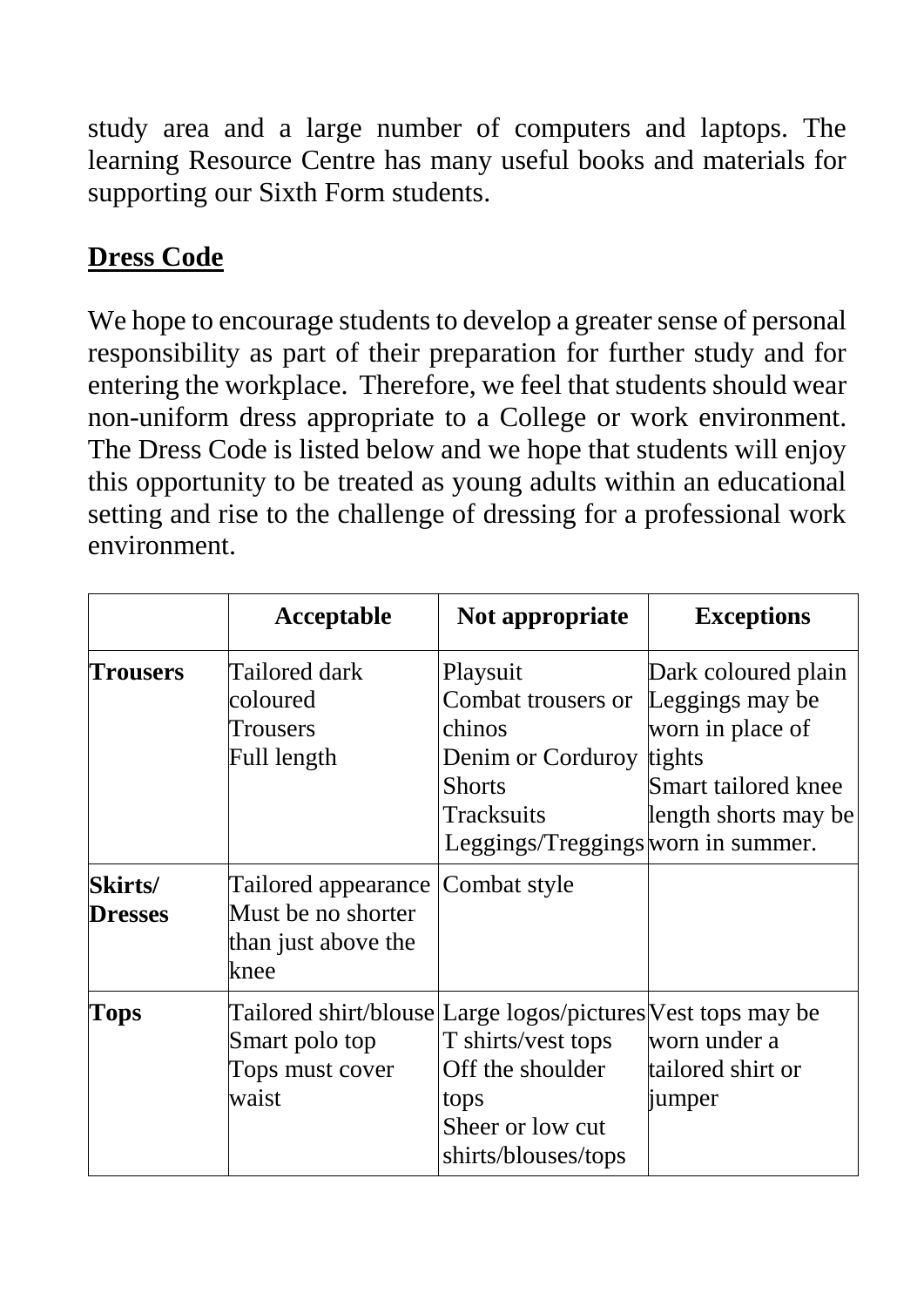| Jumpers/<br><b>Jackets</b>            | Plain Jumpers or<br>jackets<br>Tank tops<br>May be any colour<br>Must cover waist | Sweatshirts<br>Hoodies<br>Large<br>Logos/pictures/<br>motifs                                                                                                                   |  |
|---------------------------------------|-----------------------------------------------------------------------------------|--------------------------------------------------------------------------------------------------------------------------------------------------------------------------------|--|
| Footwear                              | <b>Boots</b><br><b>Shoes</b><br><b>Sandals</b>                                    | Stilettos, shoes or<br>boots with heels<br>higher than 5cm<br><b>Sports Trainers</b><br>Flip flops or strappy<br>sandals<br><b>Backless shoes</b><br>Leisure boots or<br>crocs |  |
| Tights                                | Plain or discreet<br>with simple pattern                                          |                                                                                                                                                                                |  |
| <b>Hair, Make</b><br>Up,<br>Jewellery | In line with College<br>Policy                                                    |                                                                                                                                                                                |  |
| <b>Body Art</b>                       | All body art must be Visible tattoos<br>covered                                   |                                                                                                                                                                                |  |

Student ID cards should be worn at all times as they identify Sixth Form students within the College.

# **Student ID and Locker Deposits**

All students are required to pay £5 for a student identification lanyard, also the option of an additional £5 deposit for a locker. Payment must be made via online ParentPay. The deposit for the locker key is refundable when returned, on leaving Sixth Form.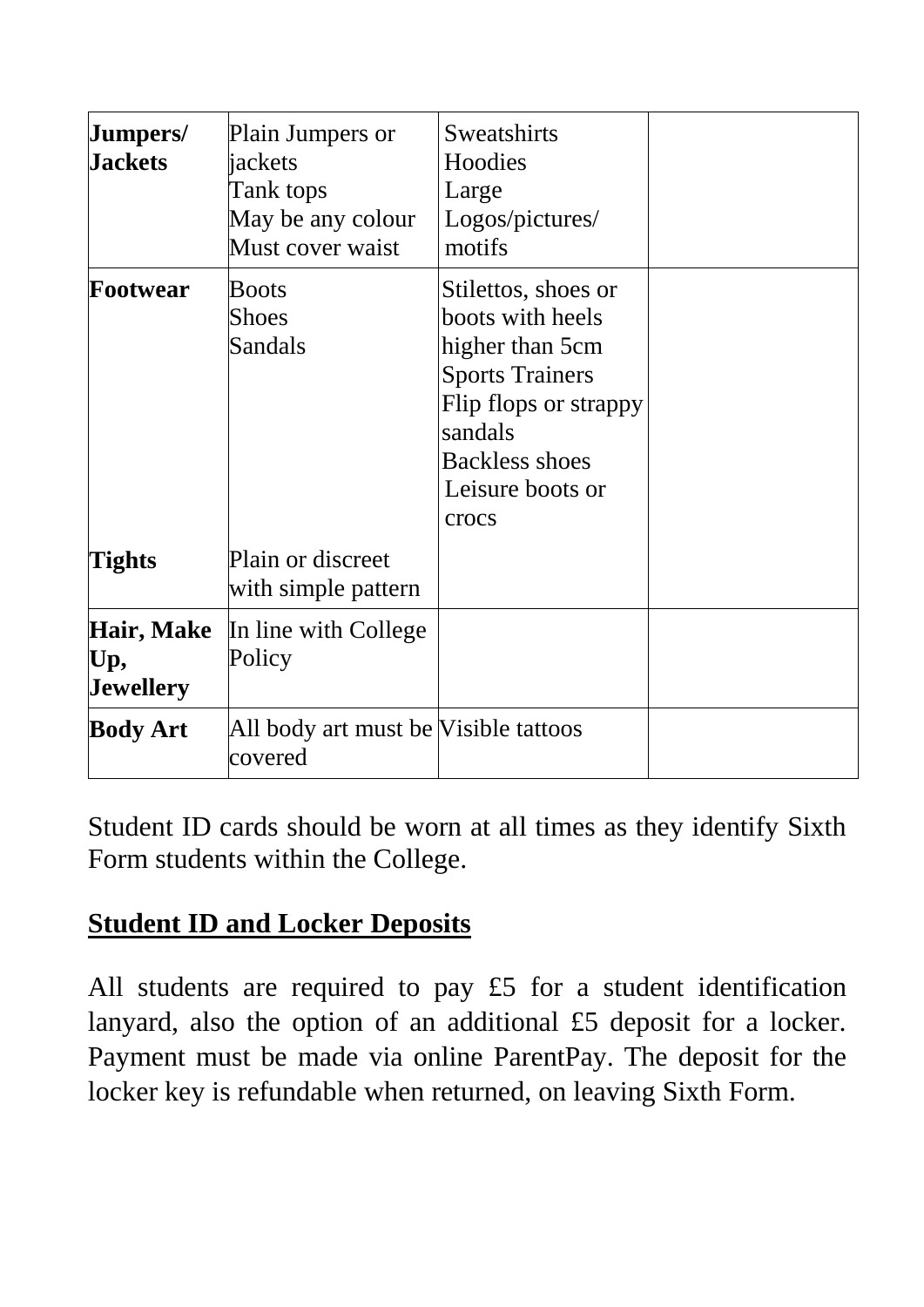## **Important dates**

| Enrolment                                                                         | 22nd August 2019           |
|-----------------------------------------------------------------------------------|----------------------------|
| Individual student/parent meetings<br>with the Head of Sixth Form (on<br>request) | $2nd - 3rd$ September 2019 |
| Term starts                                                                       | $4th$ September 2019       |
| Year 12 Parents Welcome Evening                                                   | Date to be confirmed       |
| <b>Academic Tutor Day</b>                                                         | Date to be confirmed       |
| <b>Year 12 Parents Evening</b>                                                    | Date to be confirmed       |

# **Parents Evening**

Parent/student subject evening and Academic Tutor Day are an important part of the assessment and feedback process. It is an invaluable opportunity to discuss areas of strength and success and also to consider areas of development. Attendance with a parent is strongly advised however when this is not possible students will still be expected to attend.

## **Financial Support for Sixth Form Students**

# **16-19 Bursary Fund**

The College receives funding from the Government to help students who may need financial help to cope with the extra expense associated with Sixth Form study.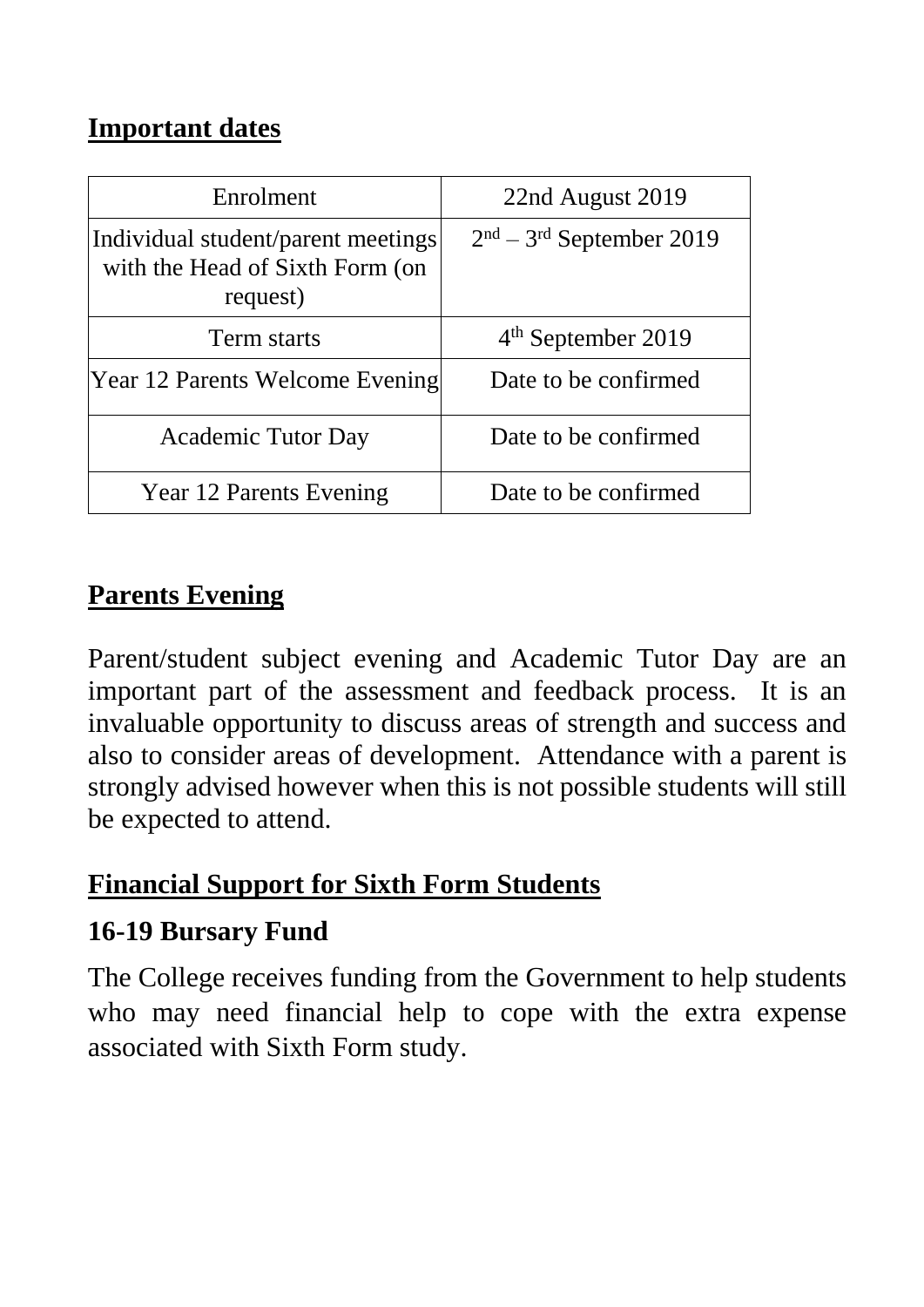You are eligible for this if you are:

- o In care
- o Young care leaver (if you have been looked after for a period of 13 weeks consecutively between the age of 14 and 16)
- o Receiving Income Support / Universal Credit (in your own name)
- o Receiving Disability Living Allowance/Personal Independence Payments and Employment Support Allowance/Universal Credit (in your own name)
- o Receiving Free School Meals
- o Living in a house with a household income below £24000

Applications must be given to Mrs Sweeney by  $20<sup>th</sup>$  September 2019 for consideration of a bursary.

# **Criteria for 16/19 Bursary Fund payments to be made**

- $\triangleright$  Minimum attendance of 96% overall or for the bursary payment period.
- $\geq 2$  or better for independent learning and attitude to learning on the latest progress check, or through feedback from teachers if a progress check has not been published during the period since the last payment.
- $\triangleright$  All work to be up to date.
- Full attendance to all examinations.
- Adherence to the Post 16 contract.